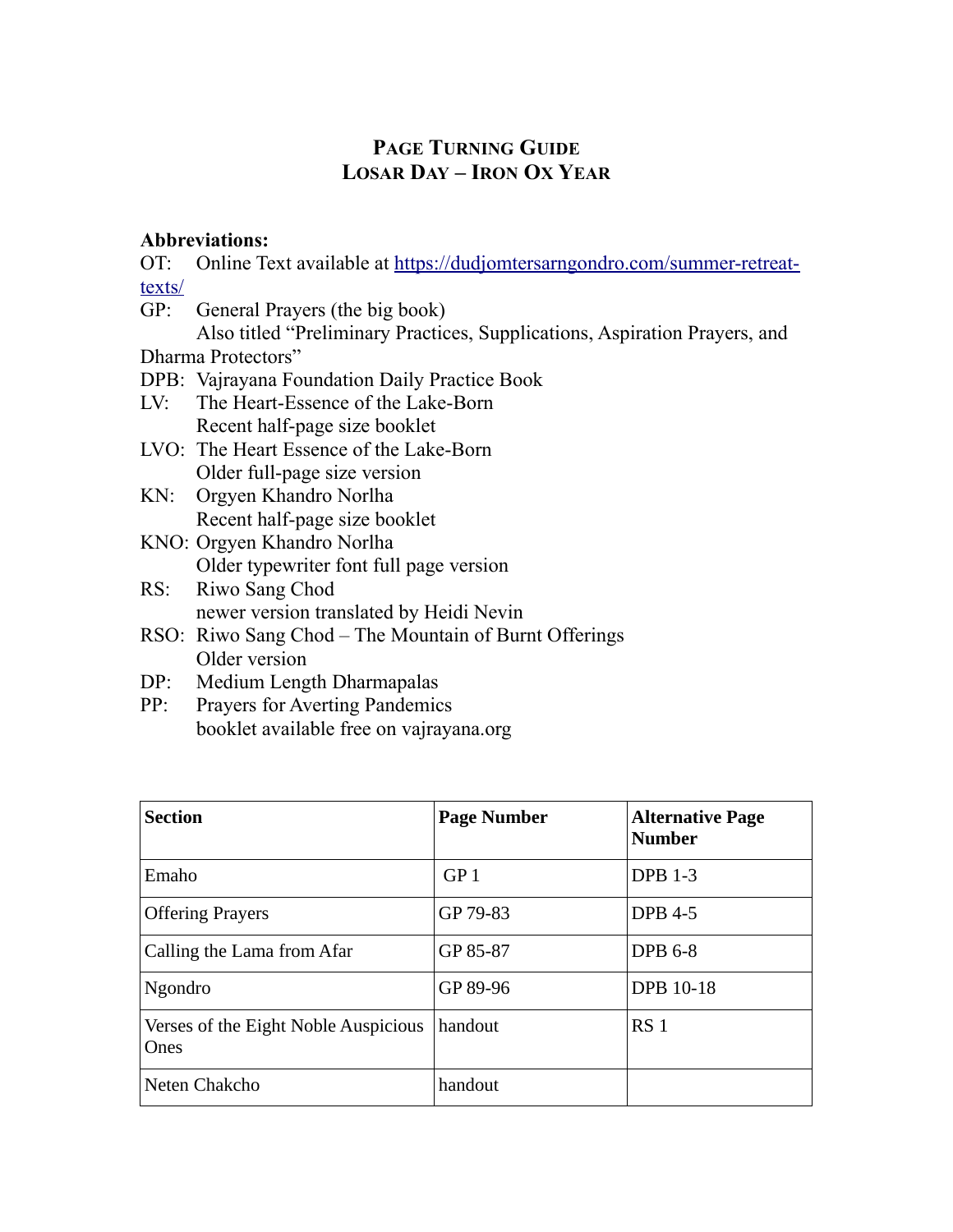| Seven-Line Prayer                                             | GP 97-99                                                                                                           | <b>DPB 19-21</b>             |
|---------------------------------------------------------------|--------------------------------------------------------------------------------------------------------------------|------------------------------|
| Prayer to the Abbot, the Vajra Master,<br>and the Dharma King | handout                                                                                                            |                              |
| 3 Kaya Prayer                                                 | GP 101-106                                                                                                         | <b>DPB 22-27</b>             |
| Pearl Necklace                                                | GP 109-123                                                                                                         |                              |
| <b>Concise Supplications</b>                                  | GP 143-157                                                                                                         | DPB 28-29 (partial)          |
| <b>Supplication Prayers</b>                                   | GP 97-123, 143-157                                                                                                 | DPB 21-29 (partial)          |
| <b>Lineage Prayer</b>                                         | LV 1-3                                                                                                             | LVO 1-2                      |
| Lake-Born Sadhana                                             | LV 5-24                                                                                                            | LVO 3-18                     |
| Lake-Born Longevity Practice                                  | LV 55-63                                                                                                           | LVO 31-34                    |
| Orgyen Khandro Norlha                                         | <b>KN 1-13</b>                                                                                                     | <b>KNO 1-10</b>              |
| Lake-Born Offerings and Praise                                | LV 25-26                                                                                                           | LVO 15, 16-17                |
| Leu Dunma Chapters One through<br><b>Six</b>                  | LD 14-110                                                                                                          |                              |
| Dharmapalas beginning                                         | GP 163-173                                                                                                         | DPB 247-256                  |
| Ekajati                                                       | DP 146-151                                                                                                         |                              |
| Dharmapalas continued                                         | GP 177-180, 187-208                                                                                                | <b>DPB</b> 257-275 (partial) |
| <b>Butter Lamp Offerings</b>                                  | GP 255-258                                                                                                         |                              |
| <b>Confession Zhitok Dangpo</b>                               | handout                                                                                                            |                              |
| <b>Tsok offering</b>                                          | LV 27-32                                                                                                           | LVO 21-24                    |
| Tsok and additional prayers                                   | GP 271-280, 285-298                                                                                                | DPB 174-182, 190-196         |
| Lama Tharchin Supplication                                    | GP 299-300                                                                                                         | DPB 197-198                  |
| Lama Pema Dorje Supplication                                  | Handout                                                                                                            |                              |
| Long Life and additional prayers                              | GP 309-317, 321-324, 319, Garab Dorje<br>Rinpoche handout, GP 327-331, Lama Sam<br>Bercholz handout,<br>GP 323-341 |                              |
| <b>Prayers to Avert Pandemics</b>                             | PP 1-?                                                                                                             |                              |